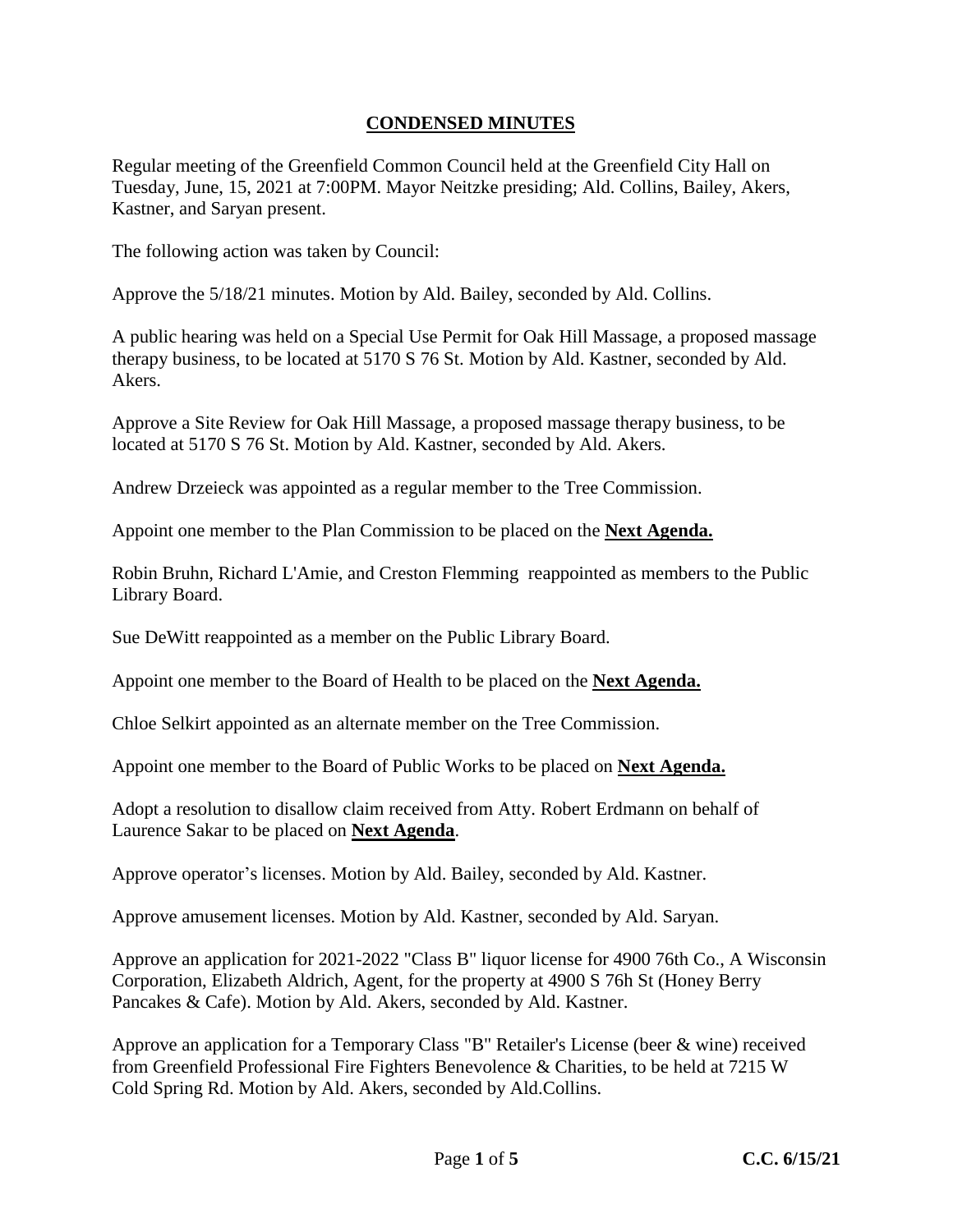Approve Laveers, Marc Lovora, Agt., request for an extension of the licensed premises of their Combination "Class B" Liquor License to add "the west side of the building for a smoking lounge/patio" at 5105 W Cold Spring Rd. Motion by Ald. Akers, seconded by Ald. Kastner.

Approve a change of agent from Megan Pavlik to Mary Lou Gilmore, 509 Morningside St., Elkhorn, WI for the 2020-2021 and 2021-2022 "Class A" beer license held by Walgreens #04827, 4688 S. 108th St. Motion by Ald. Kastner, seconded by Ald. Akers.

Approve an application by the City for a Milwaukee County Department of Transportation Special Event permit, on behalf of the House of Harley for their Labor Day event, August 31 – September 7, 2021. Motion by Ald. Kastner, seconded by Ald. Saryan. On a roll call vote, motion carried 3-2.

Award a contract for the project 2114 Tree Planting Program to Dan Larsen Landscaping in the amount of \$ 149,900.00. Motion by Ald. Bailey, seconded by Ald. Collins.

Approve an agreement allowing construction of a private fence in a permanent City drainage easement in the side yard of Nicholas and Amber Marasco, 4810 W Edgerton Ave. Motion by Ald. Kastner, seconded by Ald. Saryan.

Accept a grant from the Milwaukee Metropolitan Sewerage District to fund the planting of Street Trees with precondition of awarding the contract. Motion by Ald. Bailey, seconded by Ald. Collins.

Approve a Tree Maintenance Covenant with Milwaukee Metropolitan Sewerage Commission as part of the grant condition. Motion by Ald. Bailey, seconded by Ald. Collins.

Approve approve the Pavement Improvement Plan 2021 Update. Motion by Ald. Akers, seconded by Ald. Kastner.

Approve a Certified Survey Map for proposed recombination of three parcels located at 5204 W. Allerton Ave., 5224 W. Allerton Ave., and 44<sup>\*\*</sup> S. 52 St. Motion by Ald. Kastner, seconded by Ald. Akers.

Approve Landscaping Plans for My Salon Suites, an existing business located at 5170 S 76 St. Motion by Ald. Kastner, seconded by Ald. Saryan.

Approve a Special Use Review and Site Plan Review for Fire Smoke Shop, a proposed tobacco store, to be located within the existing multi-tenant commercial building at 4267 W. Layton Ave. Motion by Ald. Kastner, seconded by Ald. Saryan.

Approve Site and Architectural Plans for a patio addition to Laveers, an existing business located at 5105 W. Cold Spring Rd. Motion by Ald. Kastner, seconded by Ald. Saryan.

Approve a Special Use Review and Site Plan Review for Munro's Auto Service, Inc., an auto repair facility to be located at 4935 W. Loomis Rd. Motion by Ald. Kastner, seconded by Ald. Saryan.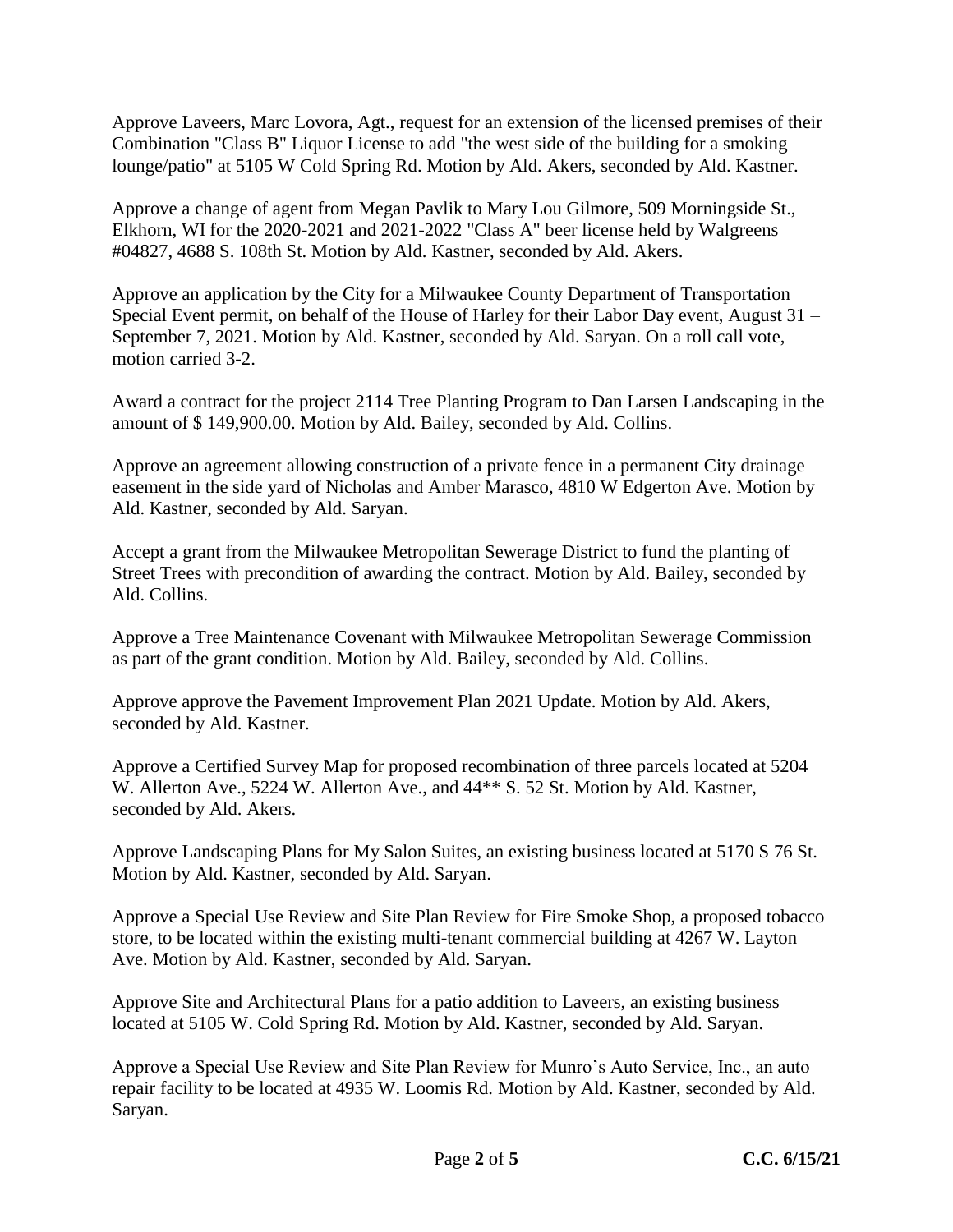Approve a Special Use Review and Site Plan Review for Gracious Gifts CDC, a proposed child day care provider to be located within the existing multi-tenant commercial building at 4161 S. 76 St. Motion by Ald. Kastner, seconded by Ald. Saryan.

Approve Site, Landscaping and Architectural Plans for The Lokal at 84South, a brewery and coffee shop, to be located at 8415 W. Sura Ln. Motion by Ald. Kastner, seconded by Ald. Saryan.

Approve an Outdoor Special Event application for the House of Harley Freedom Music Series event, to be located at 6221 W. Layton Ave., July 10, 2021. Motion by Ald. Saryan, seconded by Ald. Kastner. On a roll call vote, motion carried 3-2.

Approve an Outdoor Special Event application for the House of Harley Freedom Music Series event, to be located at 6221 W. Layton Ave., July 24, 2021. Motion by Ald. Saryan, seconded by Ald. Kastner. On a roll call vote, motion carried 3-2.

Approve an Outdoor Special Event application for the House of Harley Freedom Music Series event, to be located at 6221 W. Layton Ave., July 31, 2021. Motion by Ald. Saryan, seconded by Ald. Kastner. On a roll call vote, motion carried 3-2.

Approve an Outdoor Special Event application for Armenian Fest, to be located at St. John the Baptist Armenian Apostolic Church, located at 7825 W. Layton Ave., July 18, 2021. Motion by Ald. Akers, seconded by Ald. Collins to approve and waive fees.

Approval of a customer service agreement for document destruction services for one time community shred event. Motion by Ald. Collins, seconded by Ald. Akers.

Approval and acceptance of the City of Greenfield 2020 Financial Statements and Independent Auditor's Report and Baker Tilly US, LLP reporting and insights from the 2020 audit. Motion by Ald. Saryan, seconded by Ald. Collins to approve as presented.

Approve increasing the 2021 budget by \$40,000 for the purchase of a new Hydro Excavator Sewer Jet. Motion by Ald. Saryan, seconded by Ald. Collins to approve as presented.

Approve creating job description for Non-CDL Laborer, setting salary, recruiting and hiring within the Division of Public Works. Motion by Ald. Saryan, seconded by Ald. Collins to approve as presented.

Approve signing a 60 month lease for a new mailing system (mailing/postage machine). Motion by Ald. Saryan, seconded by Ald. Collins to approve as presented.

Approve agreement between the West Allis Health Department WIC Program and the Greenfield Health Department. Motion by Ald. Saryan, seconded by Ald. Collins to approve as presented.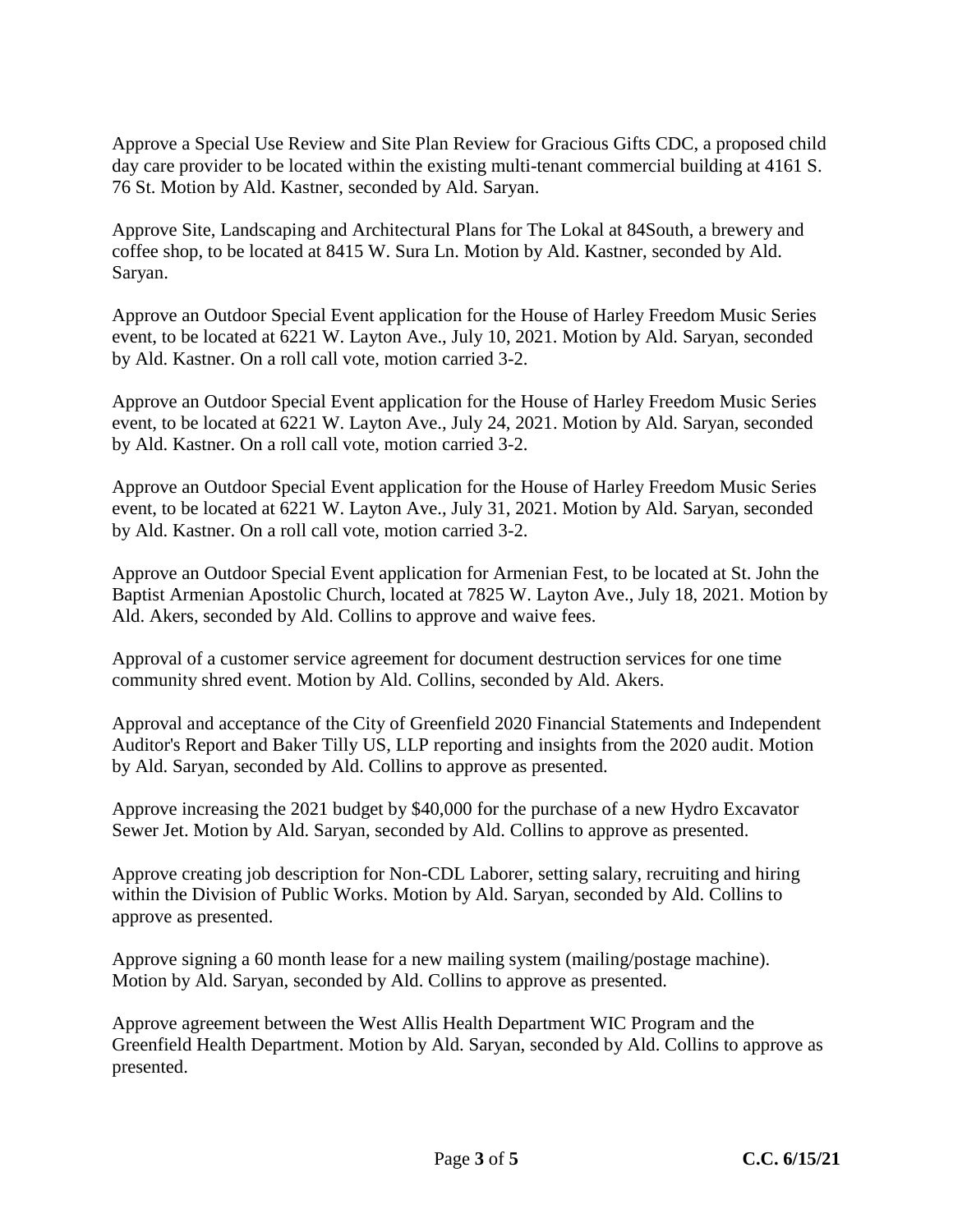Approval of schedules of disbursements in the amount of \$12,304,774. Motion by Ald. Saryan, seconded by Ald. Collins to approve as presented.

Approval of mileage reimbursements in the amount of \$712.18. Motion by Ald. Saryan, seconded by Ald. Collins to approve as presented.

Approval of April 2021 Investments and reinvestments. Motion by Ald. Saryan, seconded by Ald. Collins to approve as presented.

Go into closed session at 8:10PM pursuant to Wis. Stat. § 19.85 (1) (g) for sewer overflow claims and for discussion re operator license application pursuant to Wis. Stat. § 19.85 (1) (b) & (f). Motion by Ald. Akers, seconded by Ald. Collins. Reconvene into open session. Motion by Ald. Akers, seconded by Ald. Collins.

Decision re: Sewer Overflow Claim of John & Sarah Blandino, 3584 S 47th St. Motion by Ald. Collins, seconded by Ald. Bailey to be referred to the City Attorney to negotiate a settlement.

Decision re: Sewer Overflow Claim of Randall Heule, 4335 W Morgan Ave. Motion by Ald. Collins, seconded by Ald. Bailey to be referred to the City Attorney to negotiate a settlement.

Decision re: Sewer Overflow Claim of Craig & Sonia Moore, 4640 W St. Francis Ave. Motion by Ald. Collins, seconded by Ald. Bailey to be referred to the City Attorney to negotiate a settlement.

Decision re: Sewer Overflow Claim of Thomas & Pamela Tarczewski, 3572 S 47th St. Motion by Ald. Collins, seconded by Ald. Bailey to be referred to the City Attorney to negotiate a settlement.

Decision re: Sewer Overflow Claim of Jessica Mendoza, 3605 S 46th Pl. Motion by Ald. Collins, seconded by Ald. Bailey to be referred to the City Attorney to negotiate a settlement.

Decision re: Sewer Overflow Claim of Eric Arenz & Jessica Turtenwald Arenz, 3562 S. 44th St. Motion by Ald. Collins, seconded by Ald. Bailey to be referred to the City Attorney to negotiate a settlement.

Approve operator license for Kristin E. Brown. Motion by Ald. Bailey, seconded by Ald. Kastner.

THE FOLLOWING RESOLUTIONS WERE ADOPTED:

Res. 3807 - Special Use Permit for Oak Hill Massage, a proposed massage therapy business, to be located at 5170 S 76 St. Motion by Ald. Kastner, seconded by Ald. Akers.

Res. 3808 – Allow and award the claim received from Linda Vopal in the amount of \$277.25. Motion by Ald. Akers, seconded by Ald. Kastner.